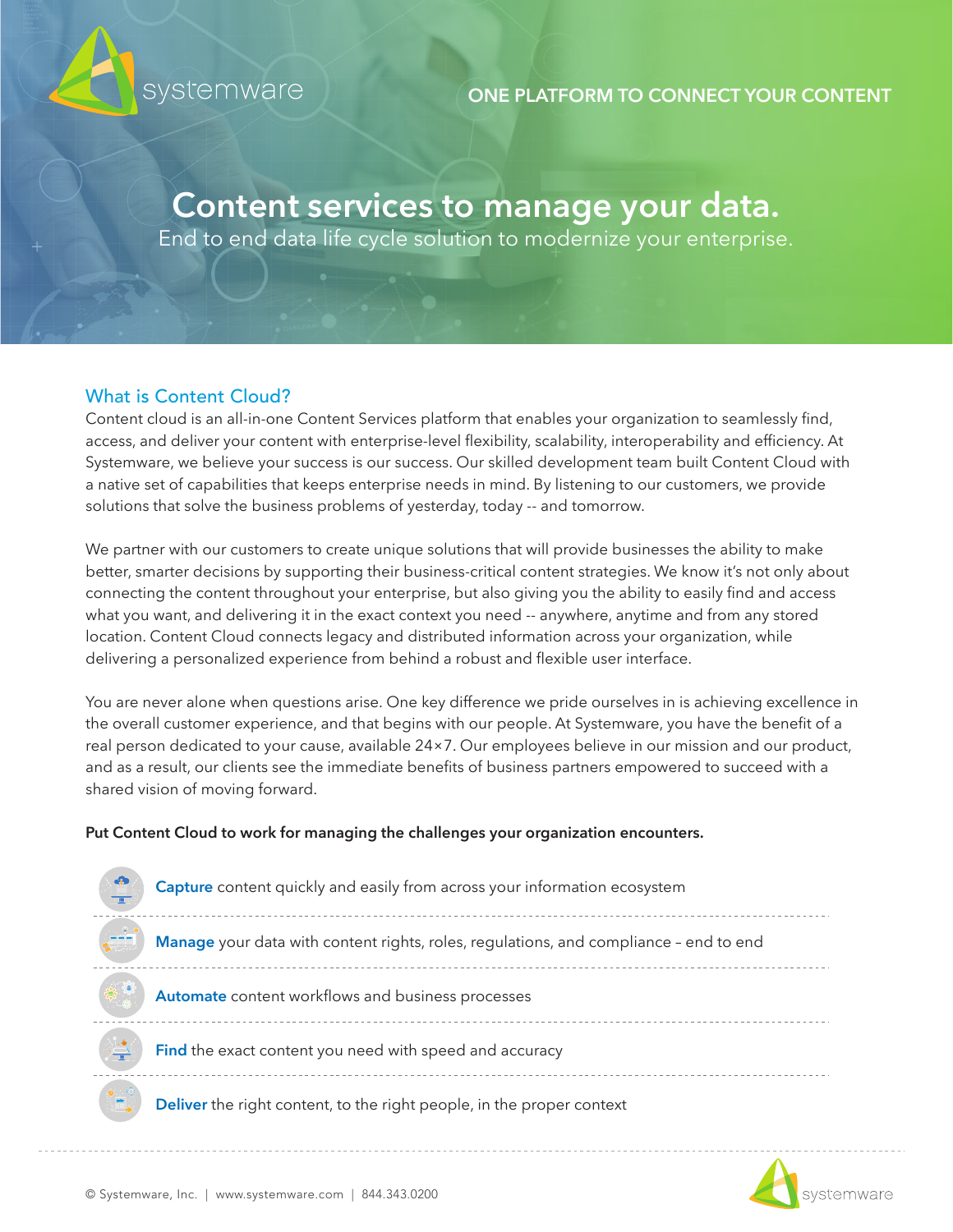## Why Content Cloud?

Content Cloud helps some of the largest companies in the world create information management efficiencies and extract value from their enterprise content. Organizations seeking solutions to transform how they connect their information without compromising usability or business continuity, look to Content Cloud as a content services platform that can solve their unique business problems and evolve with changing industry requirements.



### **Systemware has built a content services platform that solves your business challenges:**

## Content Cloud: Innovation Realized

Content Cloud a content services platform that has features and functionality you can't find in any other ECM solution.

#### **Content Migration**

Migrate your legacy content to Content Cloud with the unprecedented speed of Systemware's proven Legacy Archive Processor.

#### **Find Engine**

Reduce storage space, lower cost, and decrease your reliance on a relational database with Systemware's intelligent metadata storage, the Find Engine.

#### **Advanced Multi-level Indexing**

Eliminate the time you spend searching for information with the ability to automatically index metadata down to an individual line within a document.

#### **Segmentation**

Dynamically segment your large reports into individual documents or portions of documents and transform and deliver them in the desired format – without altering the original content.